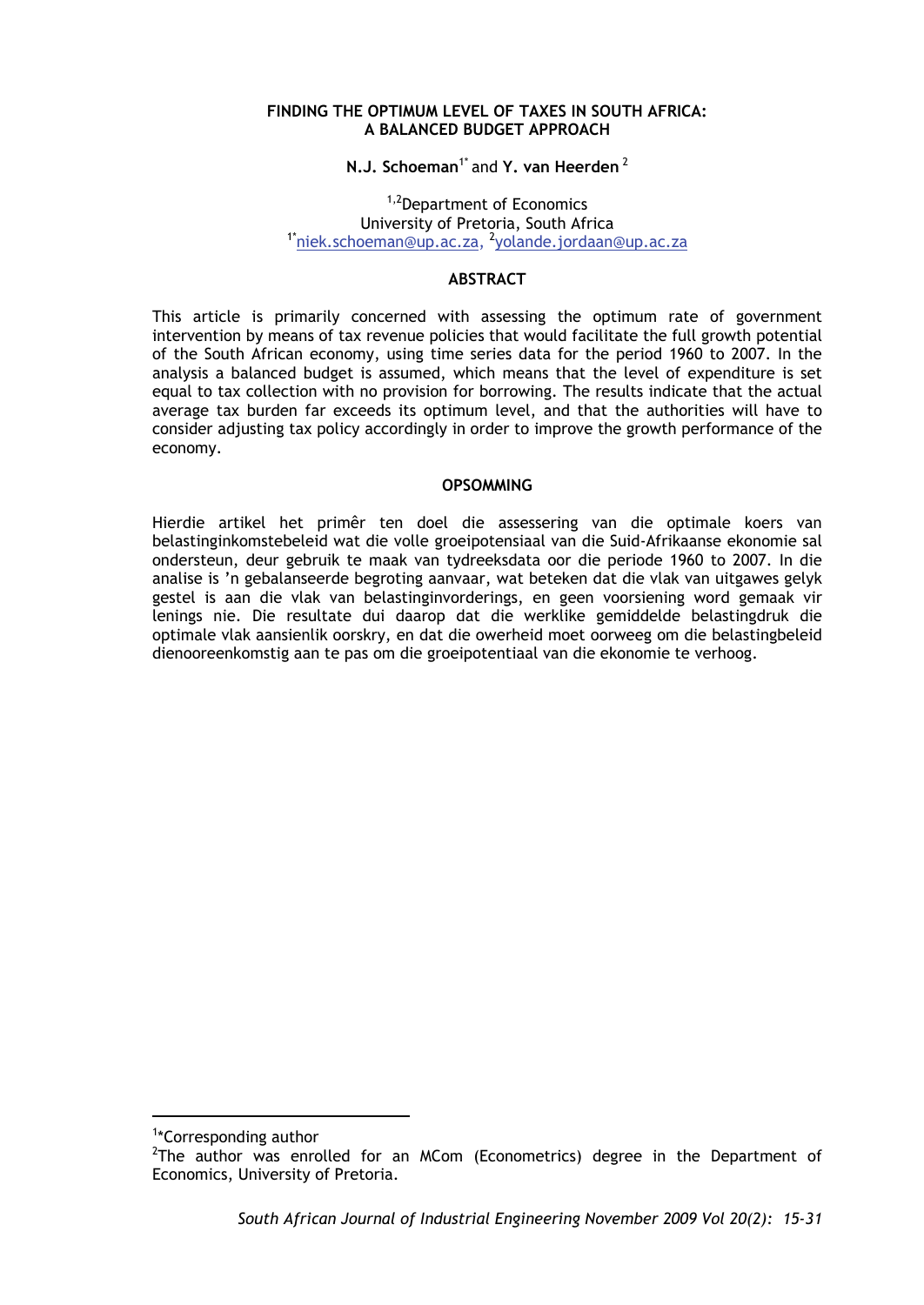## **1. INTRODUCTION**

As in many other countries, the growth rates of taxes and government expenditure in South Africa tend to exceed economic growth, and the country is noted for its relatively high levels of taxation. However, in a developing country such as South Africa, the merit of this phenomenon should be weighed against the growing needs on the expenditure side (Koch et al*.* [29]).

In this study an attempt is made to determine the optimum average rate for economic growth in South Africa, by using a balanced budget approach. A Cobb-Douglas type production function is used with two sectors: government and non-government. The government sector provides goods and services from the production process financed from tax revenue - i.e.  $g = \tau(gdp)$  (a balanced budget). Production by the non-government sector is equal to the inverse of the government's share of national output  $(1-\tau)$ gdp. Casual analysis shows that, similar to findings in other studies, the impact of government intervention is positive (when  $\tau \leq$  optimum level) or negative (when  $\tau >$  optimum level).

Thus a negative relationship seems to exist between the  $\frac{\text{tax}}{\text{gdp}}$  ratio ( $\tau$ ) and the economic

growth rate (Black et al*.* [7]).

Government expenditure comprises public goods such as education, social services, security, and health, and in a balanced budget context sufficient funding is required to provide these services to the public. Clearly, the secret is to find the optimum level of taxes in order to optimise economic growth without disturbing the morale of the general public (Rosen [44]).

The notion is that with this optimum tax level, economic growth should be maximised, employment should grow, and tax evasion should be minimised. However, a tax rate beyond this optimum level has a negative effect on economic growth, also impacting negatively on the economic behaviour of the tax-paying public. For example, tax rates that are too high result in lower productivity and savings (Black et al*.* [7]). Such a change in behaviour is often caused by a double tax effect since, firstly, tax payers have to pay their taxes; but, secondly, they also experience a decrease in their standard of living because of the concomitant lower growth rates (Scully [47]).

Disposable income declines, and with that, consumption and investment decline too, causing substitution of leisure for labour. This result in a loss not only in hours worked, but probably also in labour productivity (Feldstein [23]). The decline in savings (especially household savings) in South Africa over the past decade is often mentioned as the result of tax rates that are too high.

In order to estimate an optimum average tax rate that would optimise economic growth, expenditure should also be optimised by improving its efficiency. For example, appointing more teachers would be a 'quantity' solution to improving education, but spending more on the current teachers' skills would probably contribute more to improving education – and the budget would be spent more effectively (Hood et al*.* [26]).

The layout of the rest of the paper is as follows: Section 2 contains a review of the relevant literature. Section 3 analyses government expenditure and tax ratios in South Africa, while the analytical framework is discussed in Section 4 and the data used in Section 5. The empirical results of the analysis are presented in Section 6, and Section 7 concludes with some policy recommendations.

## **2. LITERATURE REVIEW**

In a paper by Chao et al*.* [15], the relationship between economic growth and the level of government expenditure in Canada is illustrated (Figure 1 below). The GDP growth rate is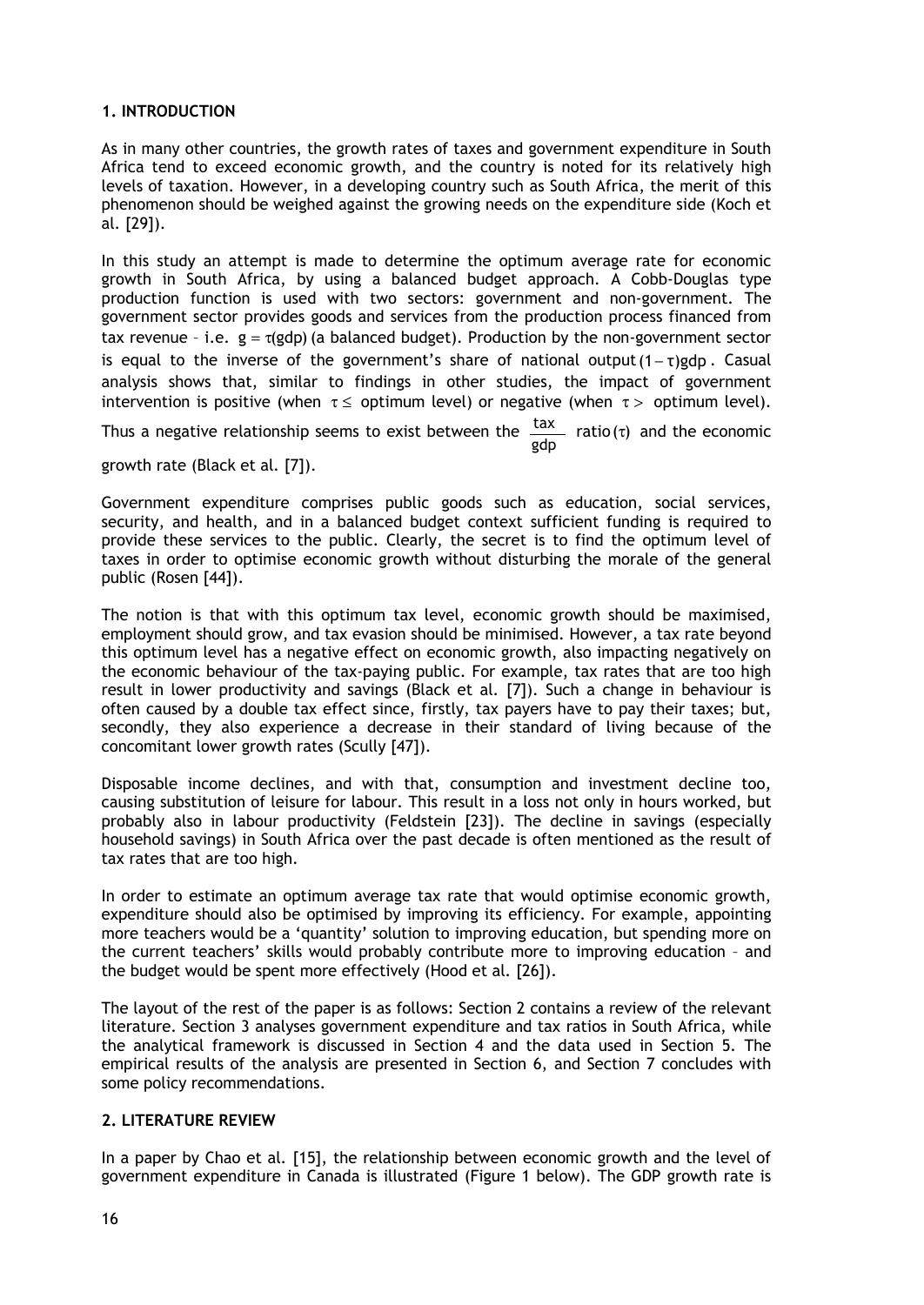shown on the vertical axis; government expenditure/total taxes as a percentage of GDP are on the horizontal axis. At a zero level of government expenditure (government is absent), the growth rate is  $g_A$  (no rule of law exists, i.e. a state of chaos). At this zero rate of government expenditure, output is at a low level with little incentive to save and invest. With increasing expenditure on (for example) national defence, a legal system, and education, economies of scale become evident. The BC line in the curve shows that the proportional increase in government expenditure is less than the proportional increase in economic growth. Eventually, the marginal rate of return on such additional government expenditure reaches level zero at point C. Thus the optimum level of government expenditure as a percentage of GDP is reached at  $\tau^*$ , after which the marginal return on such expenditure in terms of value added becomes negative.



Government expenditure/Total taxes as a percentage of GDP

#### **Figure 1: The relationship between economic growth and public expenditure/taxes**  Source: Chao et al*.* [15]

The Ricardian equivalence theory suggests that the current generation might be undertaxed if government borrows (debt financing) instead of only levying taxes to finance government expenditure. The notion is that rising public debt will result in higher future taxes. Therefore, debt financing only spreads the tax burden over more than one generation. Should taxes be used to finance expenditure instead, the current generation would rather bear the burden. Thus, the Ricardian equivalence theorem holds that it is indifferent whether tax or debt financing is used, since the current generation would increase their private savings by reducing their private consumption, realising that such loans would have to be repaid in future from tax revenue (Black et al*.* [7]). The impact of this is that the multiplier affects are neutralised and the stimulation of the economy by public intervention is largely constrained.

Schoeman [46] refers to Barro's provocative hypothesis that government funding by means of taxes or new debt might be irrelevant, since private individuals could discount the intergenerational effects of government debt policy by spending less (saving more). In a study where the public sector is incorporated into a simple, constant-returns endogenousgrowth model, Barro [4] points out that a potentially positive linkage exists between government expenditure and economic growth, but that the size of government does matter. When government is relatively small, a positive relationship exists between government expenditure as a percentage of GDP and the growth rate; but when government grows relatively larger, this relationship becomes negative.

Mitchell [38] finds evidence that economic performance is sensitive to the level of taxation. Therefore, a lower tax rate enhances the level of compliance: more people pay their taxes.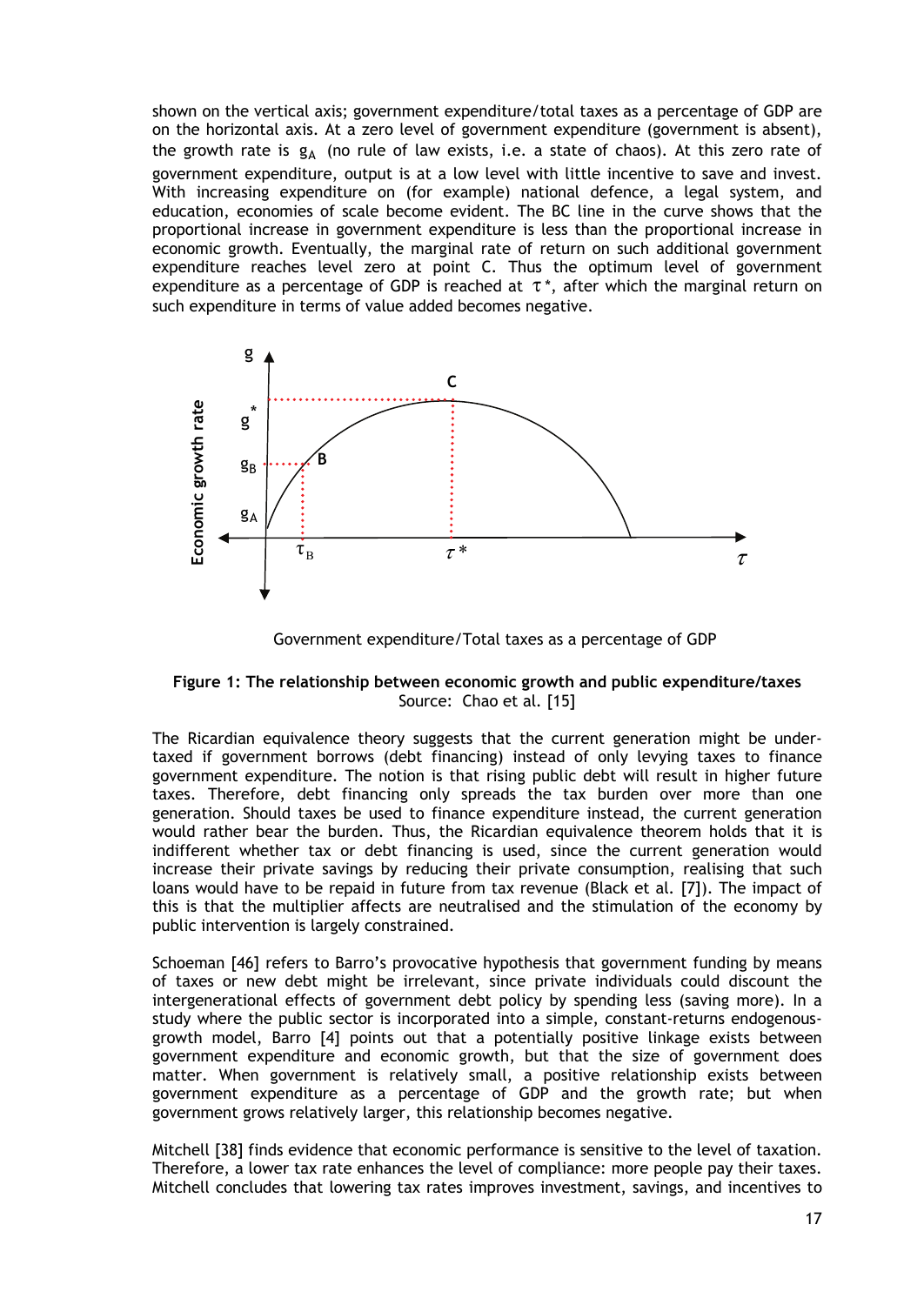work, and also enhances the immediate and long term development of small business and entrepreneurship. However, higher tax rates lower the price of leisure and thereby reduce the levels of saving, investment, and labour productivity, probably resulting in lower levels of production. Mitchell states that capital supply mainly originates from higher income tax payers who are more sensitive to the level of tax rates. By implication, a lowering of marginal tax rates would induce higher savings, thereby broadening the capital base and thus increasing the growth potential of the economy. The general notion seems to be that government expenditure on public goods (infrastructure, education, health, defence) improves the productivity of human and fixed capital, which in turn would increase economic growth and thereby raise individual living standards (Scully [47]). Such expenditure has to be financed, and the effect of taxation on economic growth depends on the magnitude of this government expenditure.

In a paper on the size of government, Clemens et al*.* [16] support the Grossman hypothesis (1988), namely, that a negative relationship exists between government expenditure and economic growth. They also cite a study by Vedder et al*.* [52], who find that a decrease in government expenditure would be growth-enhancing, and estimate that the growth of the United States economy would be optimised if government expenditure as a percentage of GDP were fixed at around 17.5% of GDP. Clemens et al*.* [16] also cite a study by Peden et al*.* [42], who set the estimated optimal level of government expenditure as a percentage of GDP at 17 % for the US, warning that any increase beyond this optimal point would dampen economic growth. The studies referred to seem to concur that an inverse relationship exists between the level of government expenditure and economic growth, at least when government expenditure has exceeded a certain critical level.

This inverse relationship between government expenditure and economic growth is also confirmed by Pevcin [41], who did a panel regression on 12 European countries (Austria, Belgium, Denmark, Finland, France, Germany, Ireland, Italy, The Netherlands, Norway, Sweden, and the United Kingdom) for the period 1951 to 1995. In this study the average

optimum size of government,  $(\frac{government\ expenditure}{gdp})$ , ranges between 36.6 and

42.1%. Pevcin concludes that countries with a higher level of government expenditure experience lower rates of economic growth.

Scully [47] also elaborates on the relationship between the level of government expenditure/taxes and economic growth. He states that government expenditure grows to a certain optimum point, after which productivity and economic growth are reduced. He finds that tax rates affect not only government revenue but also economic efficiency. High tax rates divert resources from the private sector, encourage tax avoidance and evasion, and channel resources into a less productive 'shadow' (or informal) economy in order to escape the high taxes.

According to Scully, countries that increase government revenue at the expense of economic growth expose their taxpayers to some form of double taxation. The first tax is paid according to the tax jurisdiction, and the second 'tax' is a lowering of their standard of living, caused by lower economic growth. The study concludes that, after a 40-year period of optimum levels of taxation, a country would enjoy more than three times as much economic growth.

Scully [ibid] estimates that the optimal level of federal, state, and local government expenditure/taxation for the US is around 19% to 23%. The Scully model estimates a growthmaximising tax rate for the years 1927 to 1994 at an average 19.7% of GDP for New Zealand (Caragata [14]). Mackness [32] estimates the optimum size of the tax rate for Canada at about 20% to 30% of GDP. Mavrov [36] finds the optimum ratio for government expenditure as percentage of GDP in Bulgaria to be 21.4%.

All of these studies find that the optimum tax rate is much lower than the actual tax rate in these countries.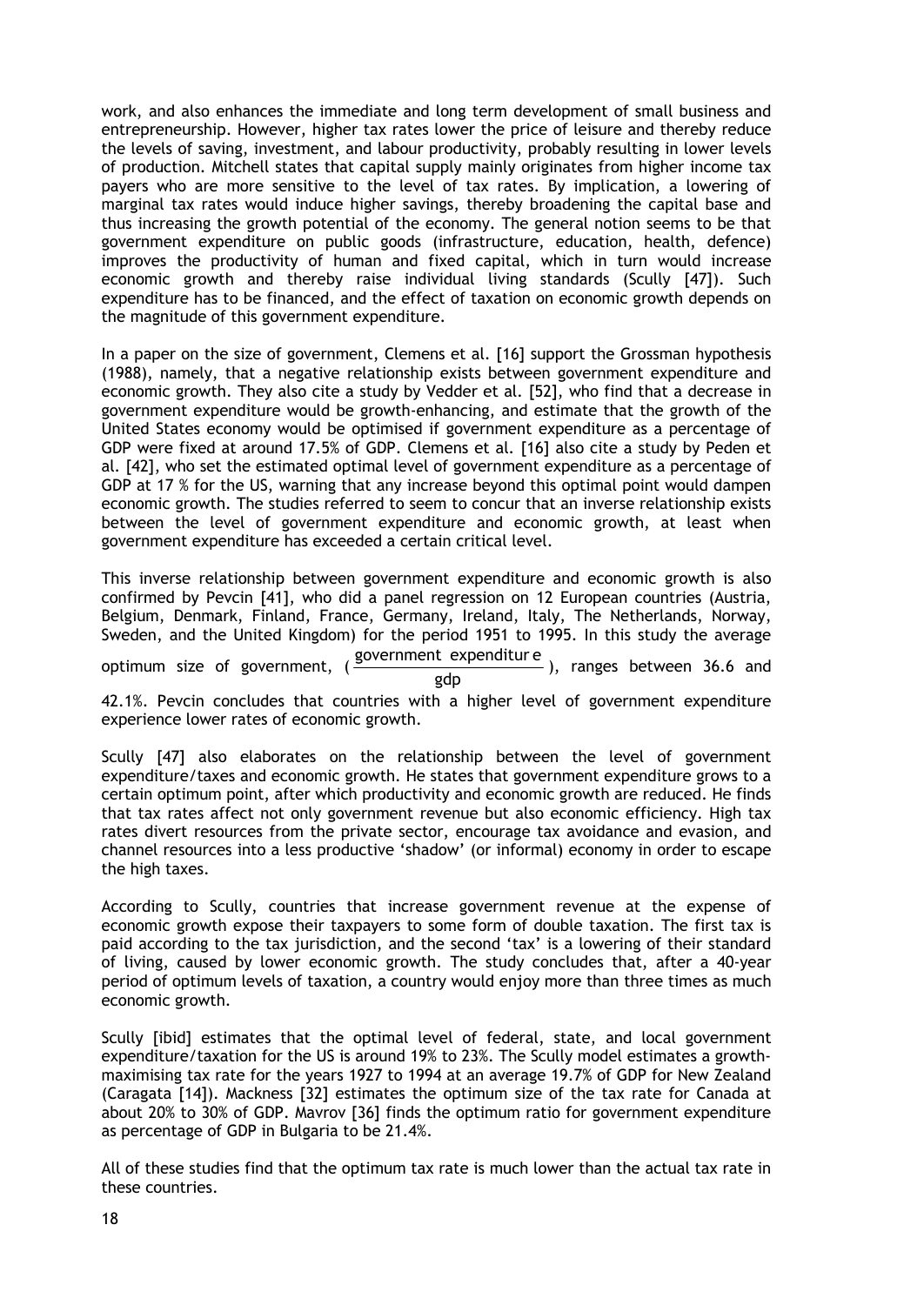Mirrlees [37] suggests that government expenditure could be growth-enhancing or growth– retarding, depending on its end use. The outcome is determined by the nature of the expenditure, as well as the way in which it is financed.

In the next section, government expenditure and revenue ratios in South Africa are analysed in order to test the relevance of the theories discussed.

## **3. GOVERNMENT EXPENDITURE AND TAX RATIOS IN SOUTH AFRICA**

Tax reform in South Africa mainly resulted from the recommendations of three commissions: the Franzsen Commission (1968), the Margo Commission (1987), and the Katz Commission (1994). The main objectives of all three commissions were to reduce income tax ratios and shift the tax burden more towards expenditure taxes, expecting the shift to increase productivity and social welfare and, therefore, economic growth as well. Thus, during this period South Africa's tax system went through a number of reforms. During the 1980s, the economy endured international sanctions that lead to a loss of international investment and the debt standstill. The Katz Commission was appointed at the time of South Africa's new political dispensation, when international trade sanctions were gradually lifted. As a determinant of the ideal level and size of government intervention, the Katz Commission [27] prioritised the poverty challenge.

In his 2002 speech on tax reform experience in South Africa since 1994, the Minister of Finance stated that the fiscal achievements were

"stabilisation of the tax burden at approximately 25% of GDP" and "a decline in government consumption expenditure as a percentage of GDP, from 20% in the mid-1990s to 18% in 2001" (Budget Review [13]).

In June 1996 the government adopted a five-year macro-economic programme called Growth, Employment and Redistribution (hereinafter referred to as 'GEAR'). This programme's goal was to achieve sustained annual real GDP growth of 6% or more by the year 2000, with increased job opportunities and investment. The latter objectives were not achieved, but the growth rate increased from its negative base in 1990 to more than 4.1% in 2000, as shown in Table 1.

| <b>Series</b>                                          | Code            | 1981 | 1984 | 1990   | 1995 | 2000 | 2004 | 2007 |
|--------------------------------------------------------|-----------------|------|------|--------|------|------|------|------|
| Tax on individuals as a<br>percentage of total revenue | <b>KBP4429J</b> | 20.7 | 31.7 | 32.2   | 40.6 | 42.1 | 33.1 | 30.1 |
| Tax on companies as a<br>percentage of total revenue   | KBP4430J        | 34.5 | 22.9 | 22.6   | 13.1 | 16.0 | 23.2 | 29.4 |
| VAT as a percentage of total<br>revenue                | <b>KBP4431J</b> | 13.6 | 23.3 | 24.4   | 26.0 | 25.0 | 28.3 | 27.2 |
| Tax revenue as a percentage<br>of GDP                  | <b>KBP4433J</b> | 20.2 | 20.9 | 24.7   | 22.2 | 22.5 | 23.5 | 26.9 |
| Expenditure as a percentage<br>of GDP                  | <b>KBP4434J</b> | 22.1 | 24.3 | 25.5   | 27.1 | 24.4 | 25.5 | 26.1 |
| GDP growth                                             | KBP6006Z        | 5.4  | 5.1  | $-0.3$ | 3.1  | 4.1  | 4.8  | 5.1  |

#### **Table 1: Tax revenue, government expenditure and economic growth rates**  Source: SA Reserve Bank (various sources) [45]

Table 1 also indicates the change in the tax burden between 1981 and 2007. Personal income tax comprised 42% of total tax revenue in 2000, but its share declined to 30% in 2007. Company tax was 16% in 2000, but increased to 29.4% as a percentage of total revenue. Corporate and individual rates were significantly reduced after 1994 (Budget  $[10]$ ).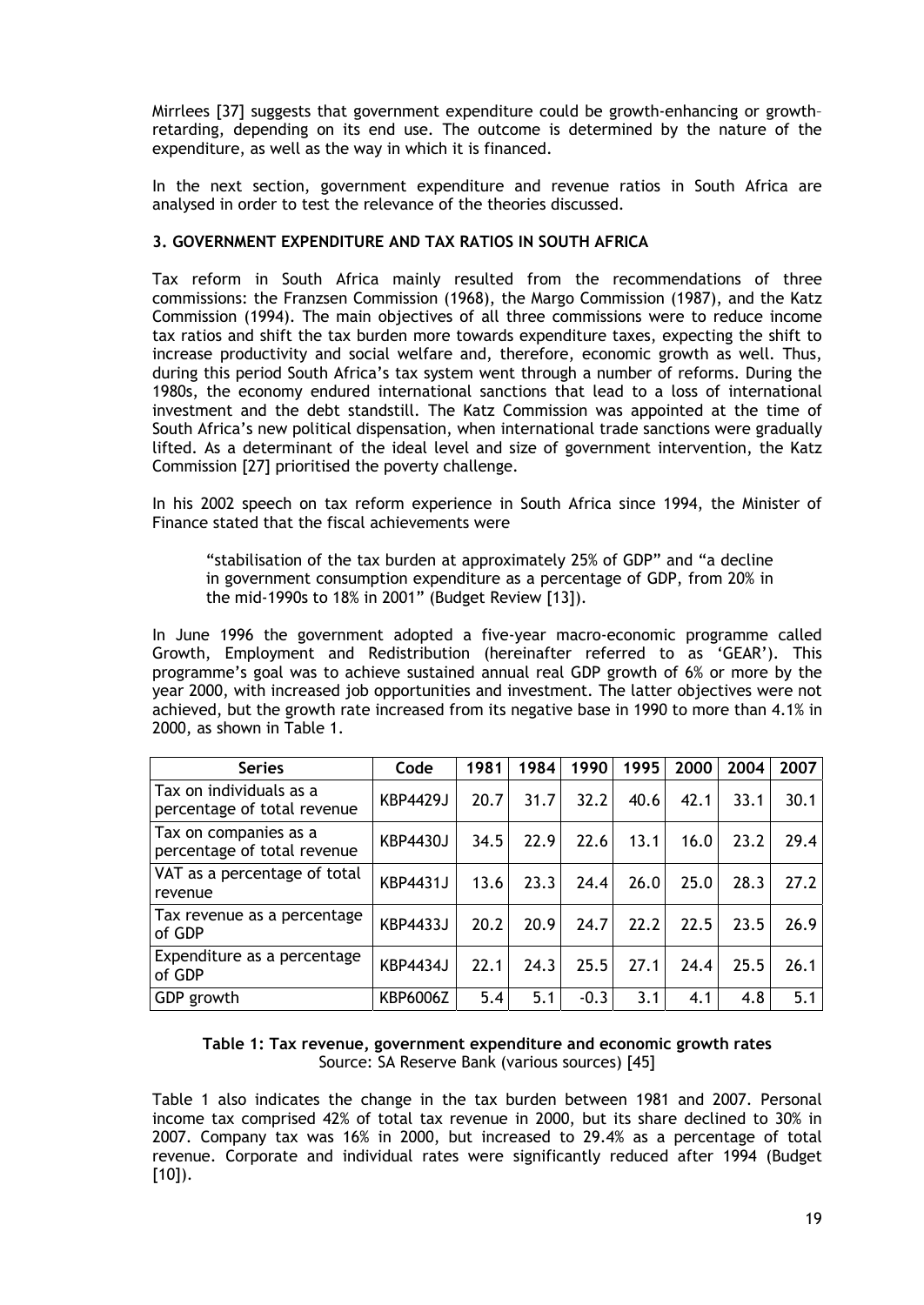Figure 2 shows the real economic growth rate and real government spending as a percentage of GDP for the years from 1960 to 2007. The graph indicates that during the period 1960 to 1965 the economic growth rate had been relatively high, with relatively lower levels of government spending. After 1970, the level of government expenditure started to increase and stayed around an average of 26% between 1985 and 2007. During the 1980s South Africa experienced high inflation rates and foreign disinvestment, and growth rates fluctuated, with a low growth rate of -1.9% in 1983. After the introduction of a new political dispensation and tax reform in 1994, the growth rate began to increase, reaching 5.1% in 2007. This tendency is similar to the findings of Devarajan et al*.* [17], according to which governments in developing countries spend on average 26% of GDP.



**Figure 2: Government expenditure as percentage of GDP and the economic growth rate**  Source: South African Reserve Bank [45]

In Figure 3, the real economic growth rate is compared with the real government expenditure growth rate for the years from 1961 to 2007. It is interesting to note that the graph shows an inverse relationship between the economic growth rate and the change in government expenditure. For example, in the years 1966 to 1970 and 1976 to 1982, the inverse relationship is clear, perhaps indicating a margin of pro-cyclical expenditure by government.



**Figure 3: Change in government expenditure and the economic growth rate**  Source: South African Reserve Bank [45]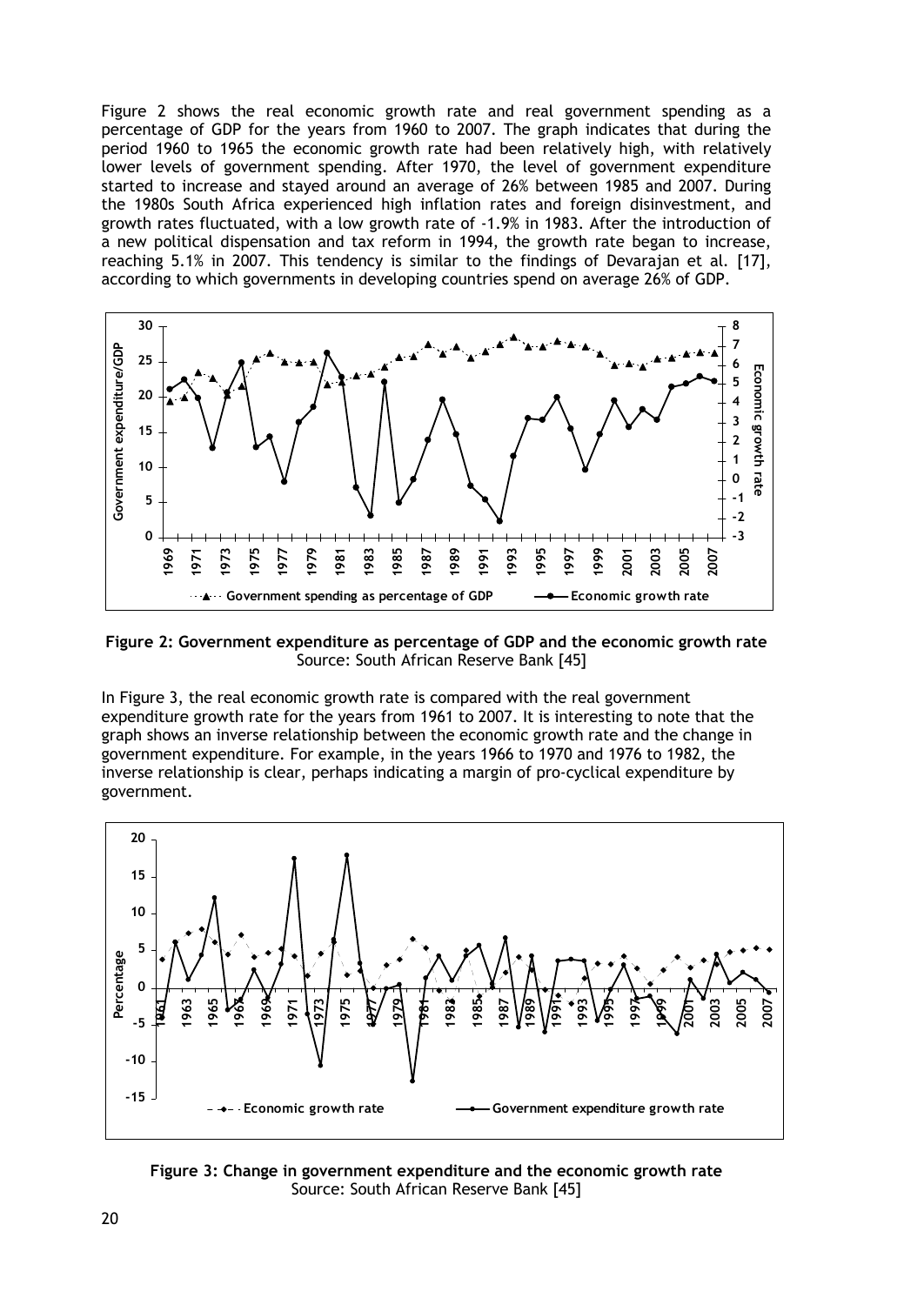In the next section an attempt will be made to quantify the optimal level of tax revenue for South Africa.

## **4. ANALYTIC FRAMEWORK**

#### **4.1 Model specification**

The model used is based on a similar model by Scully [47], using a simple, constant-returns endogenous non-linear Cobb-Douglas production function. The rate of real economic growth is determined by the government and the private sector in the two sector model (government ( $\mathbf{r}_t$ ) and non-government ( $(1 - \tau) \mathbf{r}_t$ gdp<sub>t</sub>)). The model assumes a balanced budget, with government expenditure = government revenue ( $rg_t = \tau (rgdp_t)$ .

Thus the structure of the model is as follows:

$$
Y_{t} = \alpha (rg_{t})^{\beta} ((1-\tau)rgdp_{t})^{\delta}
$$
 (1)

with the growth rate:

$$
1 + \mathbf{eg}_t = \frac{\mathbf{rgdp}_t}{\mathbf{rgdp}_{t-1}} \tag{2}
$$

Substitute (1) in (2)

$$
1 + \mathbf{eg}_t = \frac{\mathbf{rgdp}_t}{\mathbf{rgdp}_{t-1}} = \alpha (\mathbf{rg}_t)^{\beta} (1 - \tau)^{\delta} (\mathbf{rgdp}_t)^{\delta} (\mathbf{rgdp}_{t-1})^{-1}
$$
(3)

Where

| $\alpha$        | = total factor productivity                         |
|-----------------|-----------------------------------------------------|
| $rgdp_t$        | = real gross domestic product (GDP) current period  |
| $rgdp_{t-1}$    | = real gross domestic product (GDP) previous period |
| rg <sub>t</sub> | = real government expenditure current period        |
| $eg_t$          | = economic growth rate current period               |
| τ               | = tax ratio                                         |

In logarithm form:

$$
\ln(1+eg_t) = \ln(\frac{rgdp_t}{rgdp_{t-1}}) = \ln \alpha + \beta \ln(rg_t) + \delta \ln(1-\tau) + \delta \ln(rgdp_t) - \ln(rgdp_{t-1})
$$
\n(4)

Next the economic growth rate is differentiated w.r.t. real government expenditure:

$$
\frac{\partial \ln(1 + \mathbf{eg}_t)}{\partial \mathbf{rg}_t} = \beta(\mathbf{rg}_t)^{-1} > 0
$$
\n(5)  
\n
$$
\frac{\partial^2 \ln(1 + \mathbf{eg}_t)}{\partial \mathbf{rg}_t^2} = -\beta(\mathbf{rg}_t)^{-2} < 0
$$
\n(6)

Thus a positive relationship exists between real government expenditure and the growth rate, but at a diminishing rate. By increasing real government expenditure (holding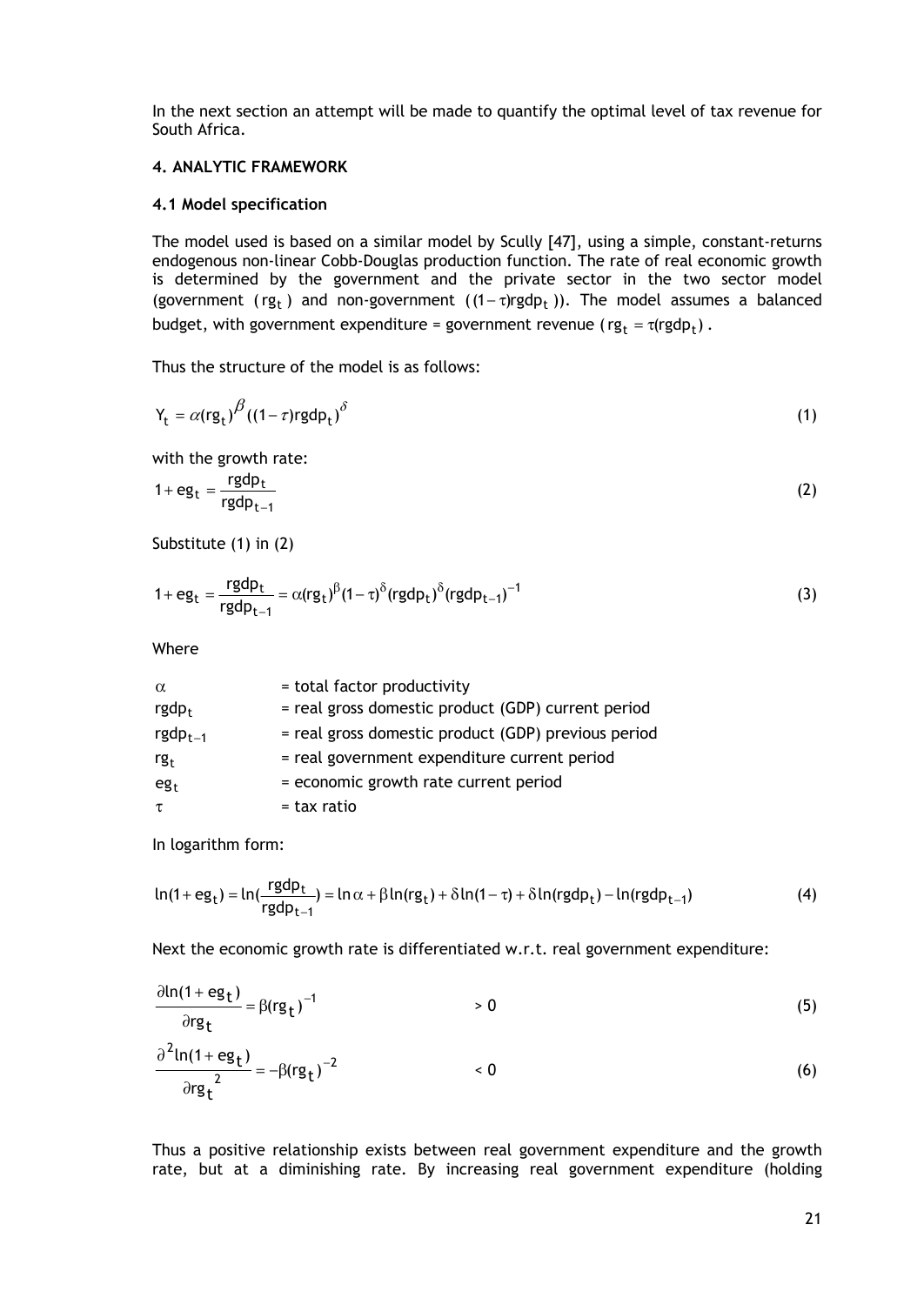productivity and employment constant), the growth rate will rise – but at a decreased rate when real government expenditure is lower.

Next the growth rate is differentiated w.r.t. tax rate ( $\tau$ )

$$
\frac{\partial \ln(1 + \mathbf{eg}_t)}{\partial \tau} = -\delta (1 - \tau)^{-1} \qquad \qquad < 0 \tag{7}
$$

$$
\frac{\partial^2 \ln(1 + \mathbf{eg}_t)}{\partial \tau^2} = -\delta(1 - \tau)^{-2} \qquad \qquad < 0 \tag{8}
$$

The result is a negative relationship between economic growth and the tax rate, but at an increasing rate.

# **4.2 Optimising the** gdp revenue **ratio that maximises economic growth**

Substitute  $rg = \tau(rgdp)$  (by definition) into (1) and simplify

$$
rgdp_{t} = \alpha(\tau (rgdp_{t}))^{\beta}((1-\tau)rgdp_{t})^{\delta}
$$

$$
= \alpha(\tau)^{\beta}(1-\tau)^{\delta}(rgdp_{t})^{\beta+\delta}
$$
(9)

Substitute (9) in (2):

$$
1 + \mathbf{eg}_t = \frac{\mathbf{rgdp}_t}{\mathbf{rgdp}_{t-1}} = \alpha(\tau)^{\beta} (1 - \tau)^{\delta} (\mathbf{rgdp}_t)^{\beta + \delta} (\mathbf{rgdp}_{t-1})^{-1}
$$
(10)

Constant returns to scale  $\beta + \delta = 1$ 

Therefore:

$$
1 + \text{eg}_{t} = \frac{\text{rgdp}_{t}}{\text{rgdp}_{t-1}} = \alpha (\tau^{\beta} (1 - \tau)^{\delta} (\text{rgdp}_{t}) (\text{rgdp}_{t-1})^{-1}
$$
(11)

The logarithm form of (11):

$$
\ln(1+eg_t) = \ln \alpha + \beta \ln \tau + \delta \ln(1-\tau) + \ln(rgdp_t) - \ln(rgdp_{t-1})
$$
\n(12)

Differentiate (12) w.r.t. tax:

$$
\frac{\partial \ln(1 + \mathbf{eg}_t)}{\partial \tau} = \beta \alpha \tau^{-1} + [\delta(1 - \tau)^{-1}(-1)] = 0
$$
\n
$$
\frac{\beta}{\tau} = \frac{\delta}{1 - \tau}
$$
\n
$$
\frac{1 - \tau}{\tau} = \frac{\delta}{\beta}
$$
\n
$$
\frac{1}{\tau} - 1 = \frac{\delta}{\beta}
$$
\n
$$
\frac{1}{\tau} = \frac{\beta}{\beta} + \frac{\delta}{\beta}
$$
\n(13)

Thus, the optimum tax rate that maximises growth =  $\tau^* = \frac{\beta}{\beta + \delta}$  (14)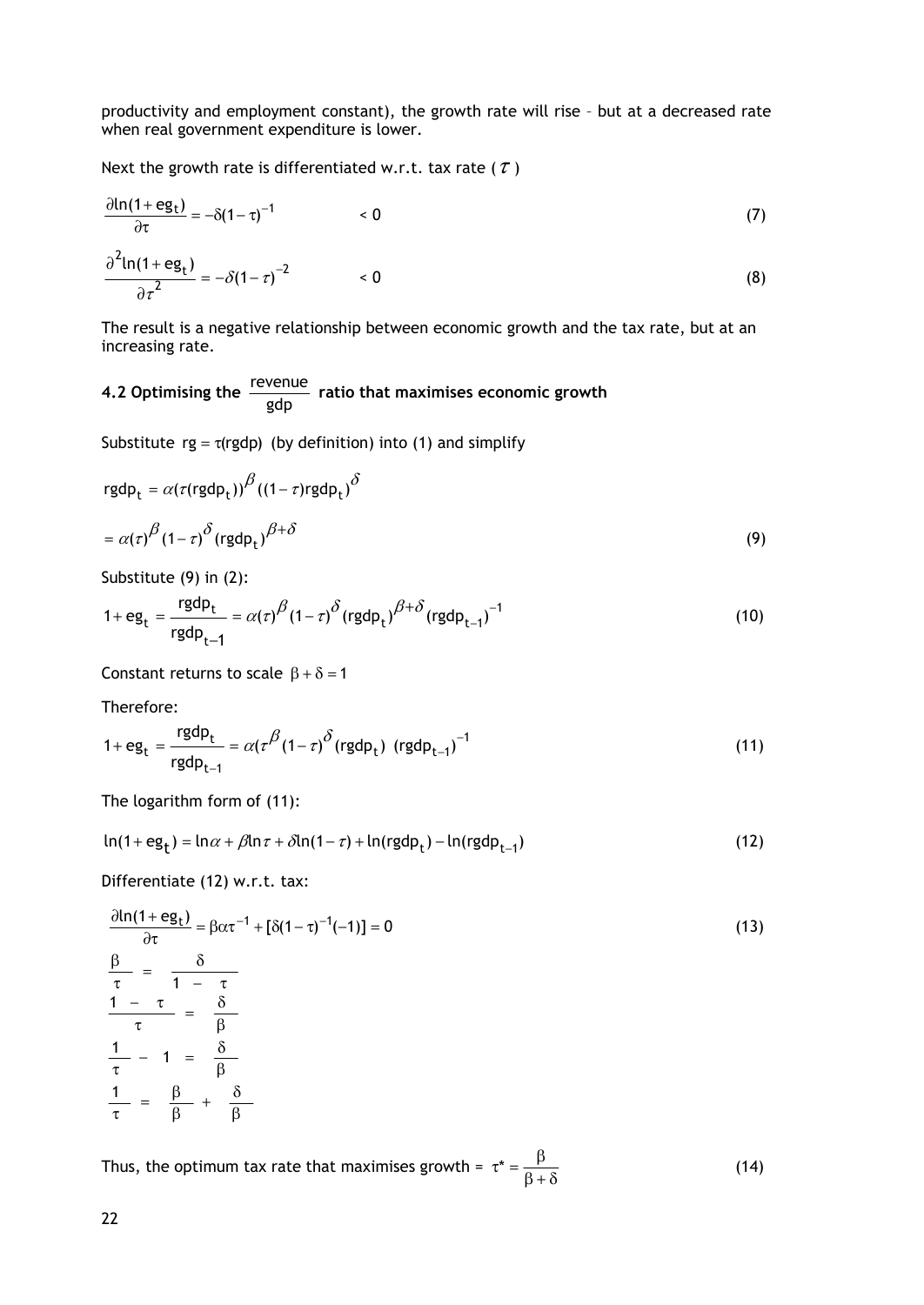# **5. EMPIRICAL FRAMEWORK**

## **5.1 The data**

The parameters used in the model were estimated using annual time series data for the period 1960 to 2007 from the South African Reserve Bank (www.resbank.co.za). Detailed descriptions of the data are provided in Table 2. Ordinary Least Square Regression procedure is used to estimate the model. All data retrieved and used in the model is at current (nominal) prices and transformed to real values by using the CPI index.

| <b>Series</b> | Abbre-<br>viation                                               | Description                                          | <b>Transformation used</b>            |  |
|---------------|-----------------------------------------------------------------|------------------------------------------------------|---------------------------------------|--|
| KBP7032J      | cpi                                                             | <b>Consumer Price Index</b>                          | Yearly index,<br>Base year 2000 = 100 |  |
| KBP6006J      | Y or gdp                                                        | Gross domestic product at market prices              | Yearly, current prices                |  |
| KBP6008J      | consg                                                           | Final consumption expenditure:<br>general government | Yearly, current prices                |  |
| KBP6180J      | capt                                                            | Gross capital formation                              | Yearly, current prices                |  |
| KBP6181J      | Gross capital formation:<br>capg<br>general government          |                                                      | Yearly, current prices                |  |
| KBP6007J      | Final consumption expenditure by<br>consng<br>households: total |                                                      | Yearly                                |  |
| KBP6013J      | X                                                               | Exports of goods & services                          | Yearly                                |  |
| KBP6014J      | z                                                               | Imports of goods & services                          | Yearly                                |  |
| Calculated    | zg                                                              | Imports of goods & services:<br>general government   | 15% <sup>3</sup> * 50% * consg        |  |
| Calculated    | zng                                                             | Imports of goods & services:<br>non-government       | $Z - Zg$                              |  |
| Calculated    | Gross capital formation:<br>capng<br>non-government             |                                                      | capt - capg                           |  |
| Calculated    | g                                                               | Government expenditure                               | $consg + capg - zg$                   |  |
| Calculated    | ng                                                              | Non-government expenditure                           | consng + capng + $x$ -zng             |  |
| Calculated    | rgdp                                                            | Real gross domestic product                          | (gdp/cpi)*100                         |  |
| Calculated    | rg                                                              | Real government expenditure                          | (g/cpi)*100                           |  |
| Calculated    | rng                                                             | Real non-government expenditure                      | $(ng/cpi)*100$                        |  |

## **Table 2: Data and description**  Source: SARB [45]

 $\frac{1}{3}$  The average of goods and services imported by government.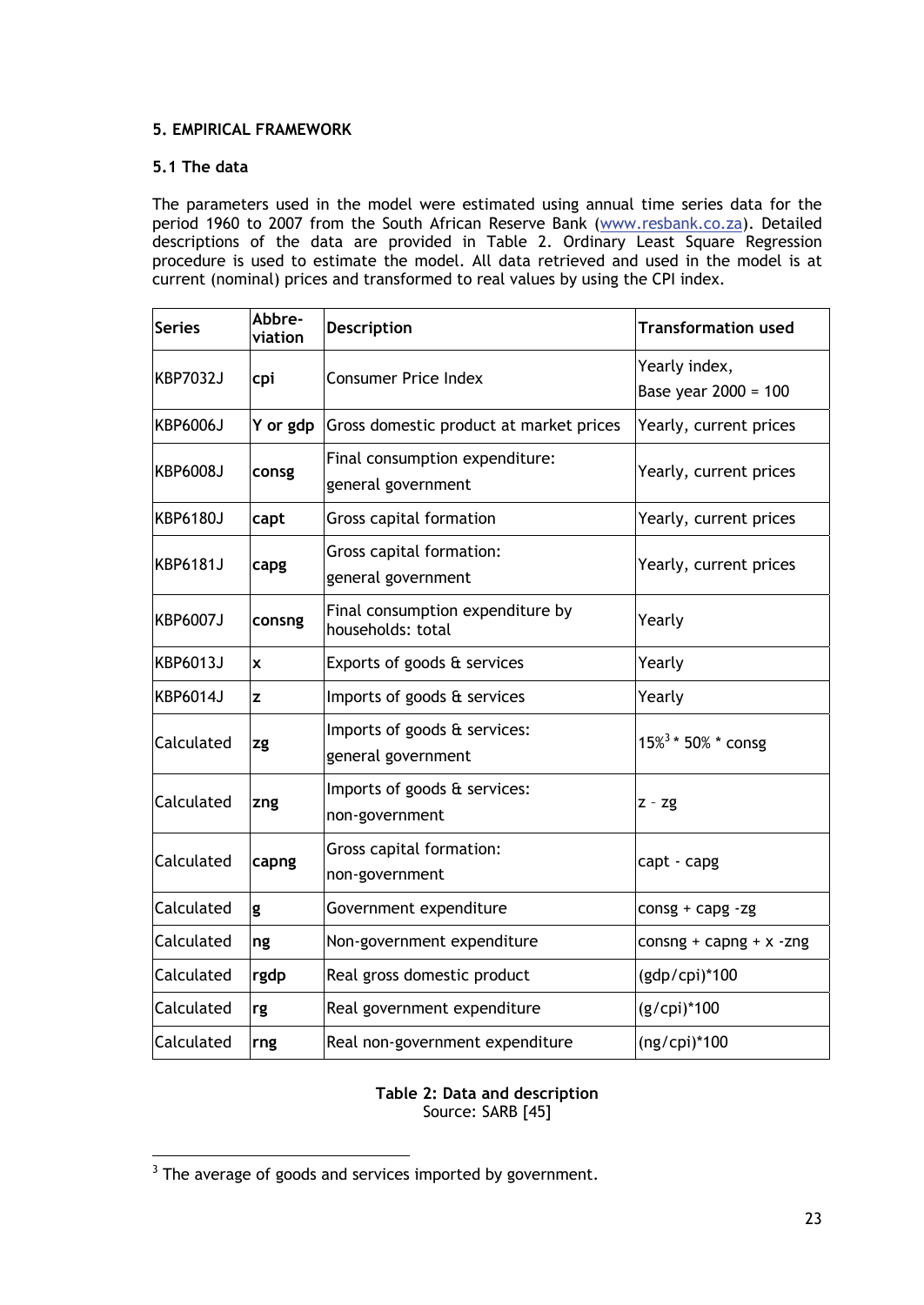## **5.2 Estimation technique**

The appropriateness of the estimation techniques has to be valued against the availability of data. This study used 47 observations, and the number of methods that would be feasible was therefore limited. Differencing the series once, the ADF unit root test confirms stationarity of the series, (all series are I(0)).

Cointegration involves combining economic data series (although I(1)) through a linear combination into a single series, which is itself stationary. This process provides an indication of the variables that affect GDP in the long run. The Engle-Granger [19] two-step procedure and the error correction paradigms were adopted, despite its potential defects. This technique entails the determination of the long-term cointegration relationship through testing for stationarity of the residuals using Augmented Dickey-Fuller (ADF) tests. Any non-stationarity is then corrected for by means of a short-term error correction model (ECM).

The Engle-Granger two-step estimation technique has potential defects in the sense that it assumes that there is one cointegrating vector. It also carries an error made in the first step over to the second step of estimation. Since the number of variables  $(n = 4)$  in the model is greater than two, there can be more than one cointegrating relationship. The Johansen<sup>4</sup> multivariate cointegration technique is more powerful than the Engle-Granger, but requires more observations. The ADF test statistics also have some defects because they have low power, and tend to under-reject the null of a unit root. Other tests for unit root, such as the Kwiatkowski-Phillips-Schmidt-Shin (KPSS) and Ng-Perron (NP) methods, are more powerful than the ADF, but also require more observations (Harris [24]).

## **6. EMPIRICAL RESULTS**

## **6.1 Empirical Analysis**

Li et al*.* [31] state that nonparametric statistical techniques can reveal structure in data that might be missed by common parametric functional specifications. The Kernel regression fit is a nonparametric regression method that fits local polynomials. The performance of Kernel estimation has been insensitive to the choice of Kernel function; however, the choice of bandwidth can generate different distributions, and therefore the variables have to be smoothed in an appropriate manner. Using a default bandwidth selection does not always provide good results due to the presence of outliers. The regression type is a local-constant, and the least squares cross-validation method is used to select the smoothing parameter (bandwidth). This method is based on selecting a bandwidth that minimises the integrated squared error of the resulting estimate; thus it provides an optimal bandwidth tailored to tax (x-axis) in support of growth (y-axis).

To compute the bandwidth, the R statistical software [43] with the Nonparametric Regression Bandwidth Selection package is used. The bandwidth type is fixed but the local observations are weighted according to a Kernel function<sup>5</sup>. The calculated bandwidth of 0.008545644 is then used in the estimation of the Kernel function. The R square of 0.3862368 suggests that growth can explain 39% of the variation in tax.

In Figure 4 the Kernel fit displays the local polynomial Kernel regression fit of the rate of economic growth on the y-axis, and on the x-axis the  $\tau = \frac{g}{gdp}$  ratio. The individual points

 $\overline{a}$  $4$  The Johansen estimating technique indicates at most one cointegration equation at a 0.05 level of significance.

<sup>&</sup>lt;sup>5</sup> Hayfield et al. [25]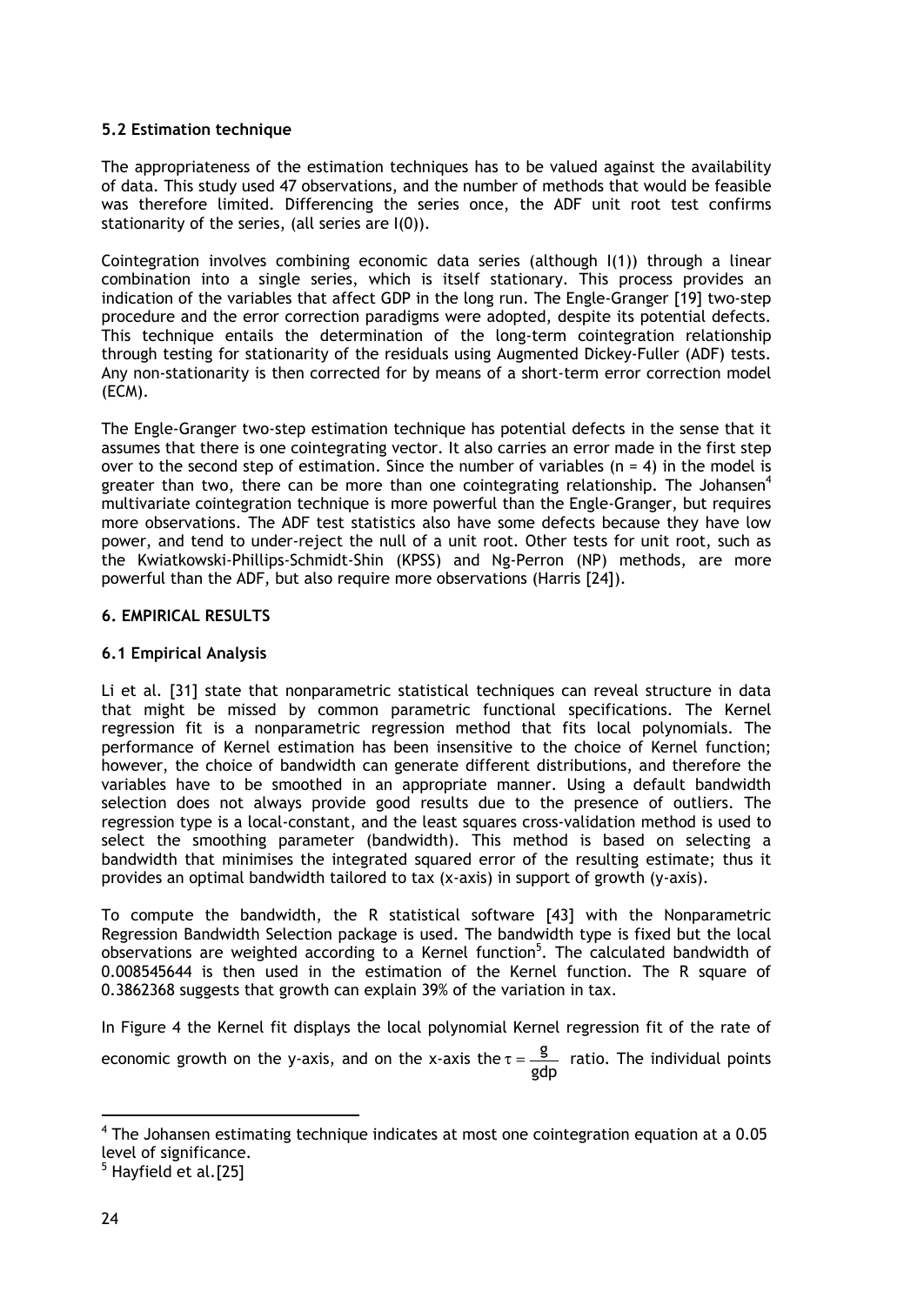represent annual observations of these two variables for the period 1961 to 2007. The profile of a Laffer curve can be observed in the inverted U through the data points in the graph. It is clear that most of the tax ratios over the period lie to the right hand side of the optimum turning point of the curve. In fact, from the 19% margin up to the 22% margin the graph portrays characteristics of exponential decline in economic growth.



**Figure 4: The tax ratio and economic growth rate in South Africa: Scatter of annual observations**  Source: R Statistical Software [43]

In Figure 5 the gradient component of growth is plotted against tax. The gradients are a generic function that extracts gradients from the regression function. The graph clearly shows that when the tax rate is less than 18% it has a positive impact on growth, while when the tax rate is more than 18% it has a negative impact on growth.



**Figure 5: The gradient component of growth and tax in South Africa**  Source: R Statistical Software [43]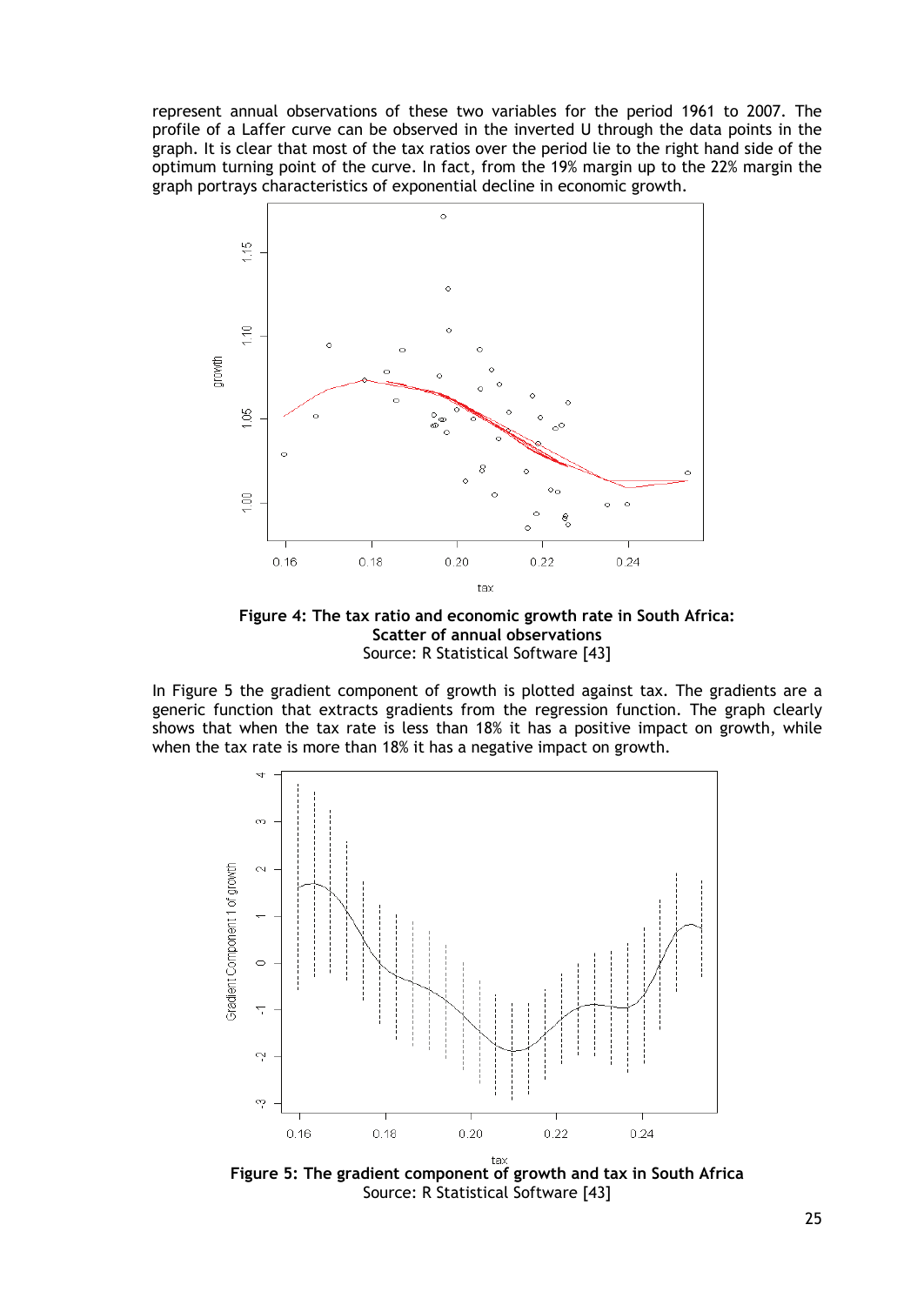## **6.2 Production function for the South African economy**

The empirical production function for the South African economy used in this study is as follows:

rgdp =  $f(rg, rng)$ 

An increase in government and non-government input was expected to lead to an increase in output. Constant returns to scale were enforced, and the long-term equation was estimated as follows:

 $ln(rgdp) = c + \beta ln(rg_t) + (1 - \beta)ln(rng_t)$ 

The long-term results are as follows:

| Dependent variable: Inrgdp |             |          |
|----------------------------|-------------|----------|
| <b>Variables</b>           | Coefficient |          |
| Inrg                       | 0.18037     | 3.76877  |
| lnrng                      | 0.79529     | 15.25371 |
|                            | 0.79691     | 5.13245  |
| Adjusted $R^2$             | 0.99664     |          |

#### **Table 3: Output coefficients for the long-term cointegration equation**  Source: Own calculations

The signs and magnitudes of the variables in the long-term equation do conform to *a priori* expectations. It is expected that an increase in real government expenditure (lnrg) will increase economic growth until it reaches a maximum optimum point. Beyond that point, growth is lowered at a diminishing ratio.

An increase in real non-government expenditure (lnrgdp) will have a positive impact on economic growth because of increased expenditure. A one percent increase in real government expenditure would lead to a 0.18 percent increase in economic growth, and a one percent increase in real non-government expenditure tax would lead to a 0.80 percent increase in economic growth.

The residuals from this regression were tested for stationarity as follows:

H0 : no cointegration

H1 : cointegration

| <b>Series</b>                 | Model              | Lags |            |
|-------------------------------|--------------------|------|------------|
| res $\lfloor r_{t-1} \rfloor$ | Constant, no trend |      | $-3.58961$ |

#### **Table 4: Testing stationarity of the cointegrating residuals**  Source: Own calculations

The variables are cointegrated at a 10% level of significance, as -3.5896 is smaller than the calculated MacKinnon [33] critical value of -3.5859, thereby rejecting the null hypothesis at a ten percent level of significance, indicating cointegration. The present of cointegration made it possible to estimate the error correction model (ECM) in the next step.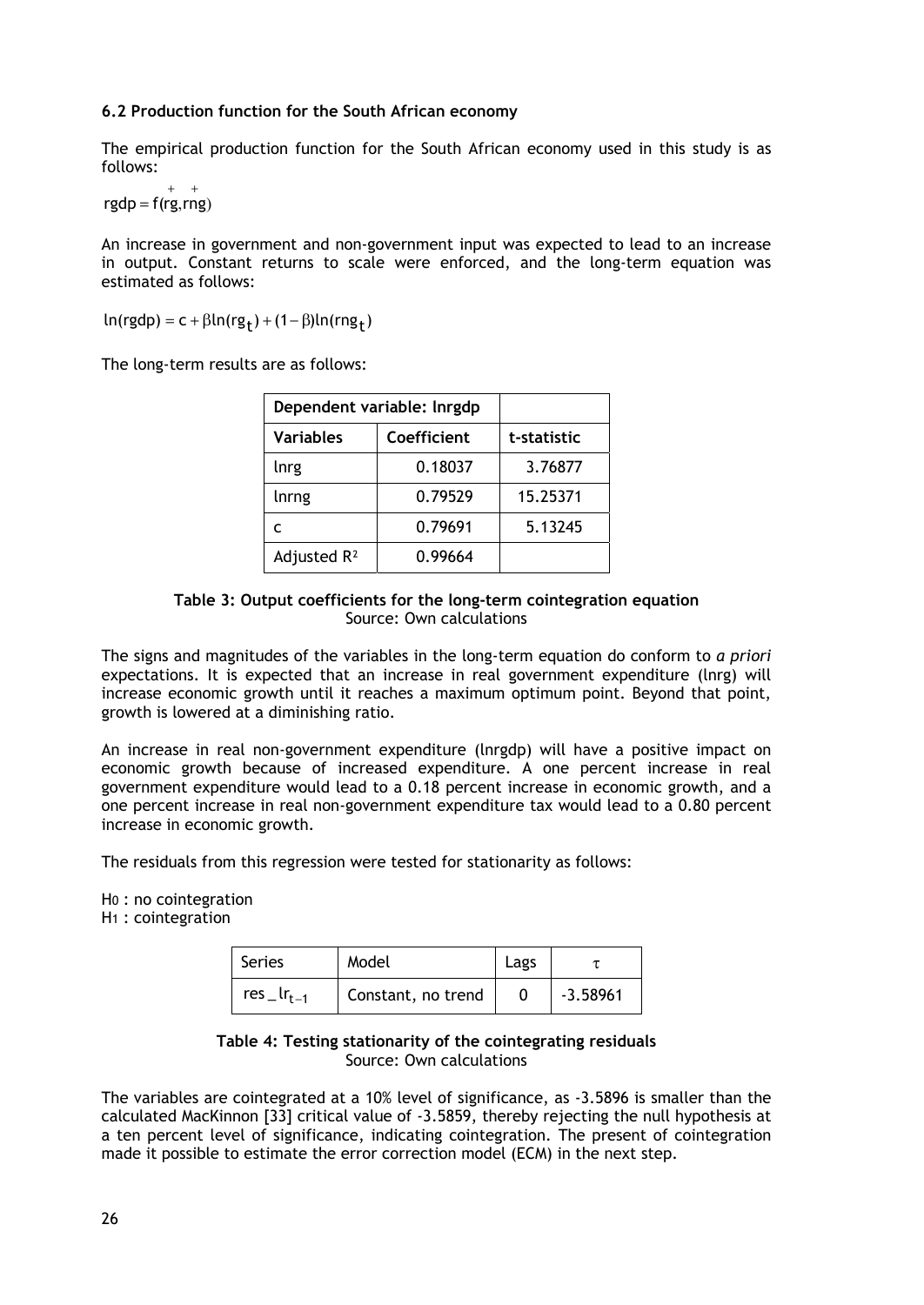The error correction model incorporating the short-run effects on economic growth corrects the stochastic residuals from the long-term cointegrating regression. The results are shown in Table 5, where (ln) preceding a variable indicates natural logs, and  $\Delta$  indicates a first difference.

| Dependent variable: ∆Inrgdp   |             |                       |             |         |  |
|-------------------------------|-------------|-----------------------|-------------|---------|--|
| Variable                      | Coefficient | <b>Standard Error</b> | t-Statistic | p-Value |  |
| res $\lfloor r_{t-1} \rfloor$ | $-0.57418$  | 0.12091               | -4.74856    | 0.0000  |  |
| $\Delta$ lnrg                 | 0.22891     | 0.08163               | 2.80415     | 0.0076  |  |
| $\Delta$ Inrng                | 0.55174     | 0.07876               | 7.00503     | 0.0000  |  |
| $\Delta$ lnrgdp(-1)           | 0.26972     | 0.10142               | 2.65939     | 0.0110  |  |
| $R^2 = 0.62844$               |             |                       |             |         |  |
| Adjusted $R^2 = 0.60190$      |             |                       |             |         |  |
| S.E. of regression $=0.02317$ |             |                       |             |         |  |

## **Table 5: Regression output of the Error Correction Model for rgdp**  Source: Own calculations

All the variables included in the ECM were originally I(1). Differencing them once transformed them into I(0) series. The lagged error correction coefficient is negative and statistically different from zero to support the existence of cointegration. It shows that 57% of disequilibrium was corrected for every year. The Adjusted R squared value indicates that 60.2% of the variation in growth is explained by the ECM.

| Layout             | Test                   | Test statistic | p-value | Conclusion              |
|--------------------|------------------------|----------------|---------|-------------------------|
| Normality          | Jargue Bera            | $JB = 0.39$    | 0.82    | Normally distributed    |
| Serial Correlation | Ljung-Box Q            | $LB_0 = 16.90$ | 0.33    | No serial correlation   |
|                    | <b>Breusch-Godfrey</b> | $nR^2 = 0.21$  | 0.65    | No serial correlation   |
| Heteroscedasticity | <b>ARCH LM</b>         | $nR^2 = 0.08$  | 0.77    | No heteroscedasticity   |
|                    | White (no cross)       | $nR^2 = 0.67$  | 0.95    | No heteroscedasticity   |
| Specification      | <b>Ramsey RESET</b>    | $LR = 0.23$    | 0.63    | Indicative of stability |

All the diagnostic tests were performed on the ECM, with the following results:

#### **Table 6: Selected diagnostic results of the short-term model estimating growth**  Source: EViews 6 [20]

With the diagnostic results at a 5% level of significance, all tests performed were significant. Therefore it seems reasonable to conclude that the residuals do satisfy the assumptions of the classical normal linear regression model.

#### **6.3 Optimum tax ratio that maximises growth**

The coefficients of the model are now used to calculate the optimal growth maximising tax ratio by solving equation (14):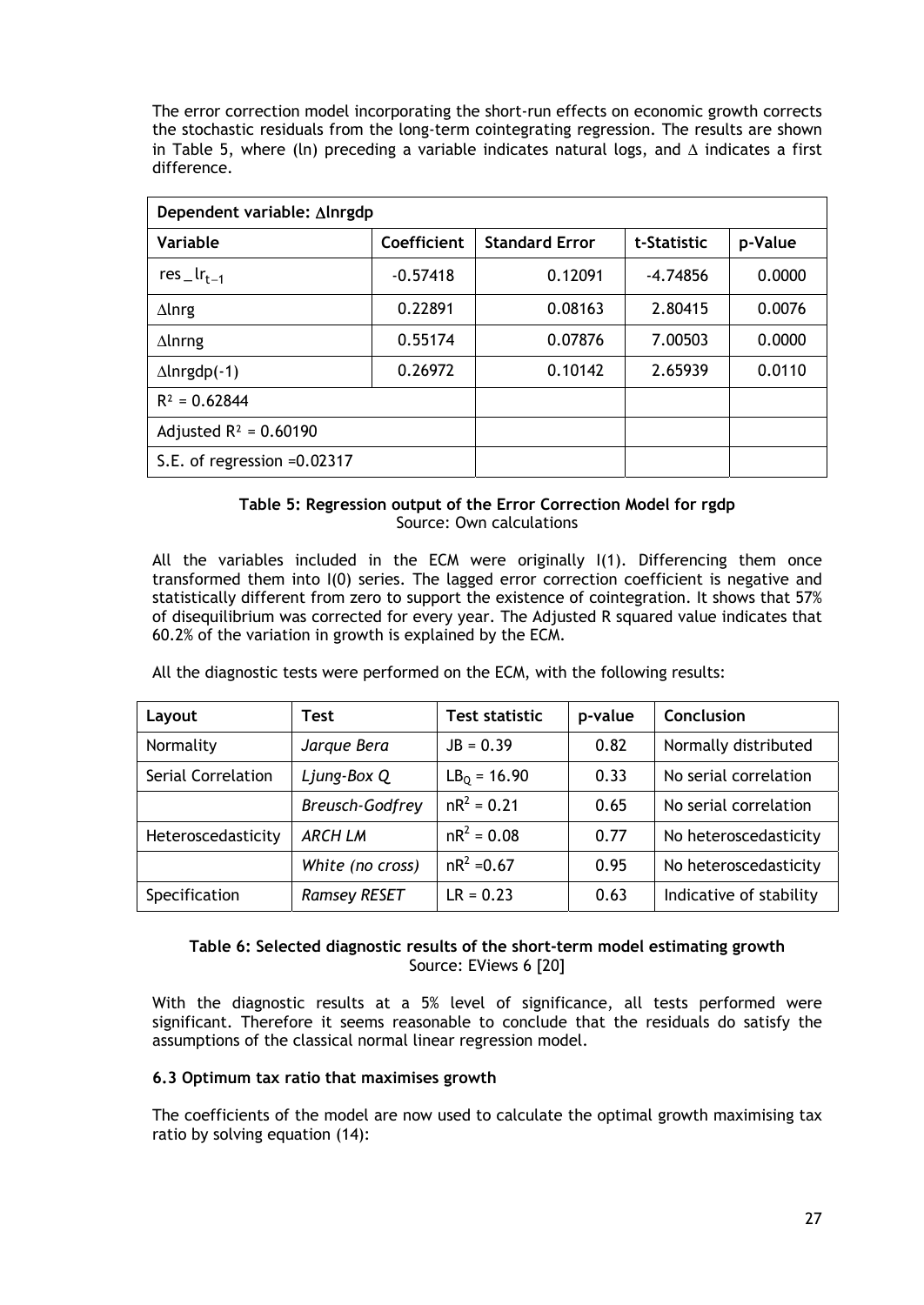$$
\tau^* = \frac{\beta}{\beta + \delta}
$$

$$
=\frac{0.180373}{0.180373+0.795298}*100
$$

 $= 18.5 %$ 

According to the model, the optimum  $\frac{\text{tax}}{\text{gdp}}$  ratio for South Africa is 18.5%. The actual level of

tax as a share of GDP for 2006 was 26%; in 2007 it increased to close to 28%. Thus the tax ratio that maximises growth is substantially lower than the current realised rate. The optimum rate calculated is consistent with the findings of Scully [49], with rates between 19% and 23% for the United States and New Zealand.

It is also consistent with the findings of Mavrov [36] in Bulgaria, with an optimum ratio of 21.4% for government expenditure as a percentage of GDP. The growth maximising tax ratio of 18.5% might appear to be on the low side if measured against the revenue required to finance the government's budget. However, the challenge lies in fuelling economic growth

that automatically inflates the tax base. So such a decline in the  $\frac{\text{revenue}}{\text{gdp}}$  ratio might not

be too far-fetched.

#### **7. CONCLUSIONS AND RECOMMENDATIONS**

In view of the skewed distribution of wealth in South Africa and its general levels of poverty, it is vital that government (among others) provide the nation with public goods such as infrastructure, health, education, and national security. However, such expenditure has to be financed from a limited (and skewed) tax base, with the result that – despite the merit of such expenditure – it becomes cost ineffective from a production point of view. The reason for this is that scarce resources are channeled away from the more productive private sector, so that economies of scale of government endeavours turn negative.

This paper finds that (in a balanced budget scenario) the optimum level of government

intervention as represented by the ( $\frac{revenue}{gdp}$ ) ratio is approximately 18.5%. This is in line

with similar benchmarks for other countries reported in the literature, but much lower than the actual figures recorded over the past two decades. This indicates that the current average tax ratio for South Africa might be on the downward sloping portion of the Laffer curve. The tax burden, therefore, has a negative impact on economic growth. As part of tax reform, policy makers should consider the adjustment of tax rates to return to their optimum level, which in the case of South Africa would amount to an average 19% (should borrowing not be an option).

#### **8. REFERENCES**

- [1] **Aaron, H.J. and Slemrod, J.** 1999. *The South African tax system: A nation in microcosm*. Brookings. Tax Notes, The Brookings Institute: www.brook.edu.
- [2] **Abel, A.B. and Bernanke, B.S.** 2005. *Macroeconomics*, 5th edition, Pearson Education.
- [3] **Agbeyegbe, T., Stotsky, J.G. and Wolde, M.A.** 2004. Trade liberalization, exchange rate changes and tax revenue in Sub-Saharan Africa, *International Monetary Fund IMF Working paper.*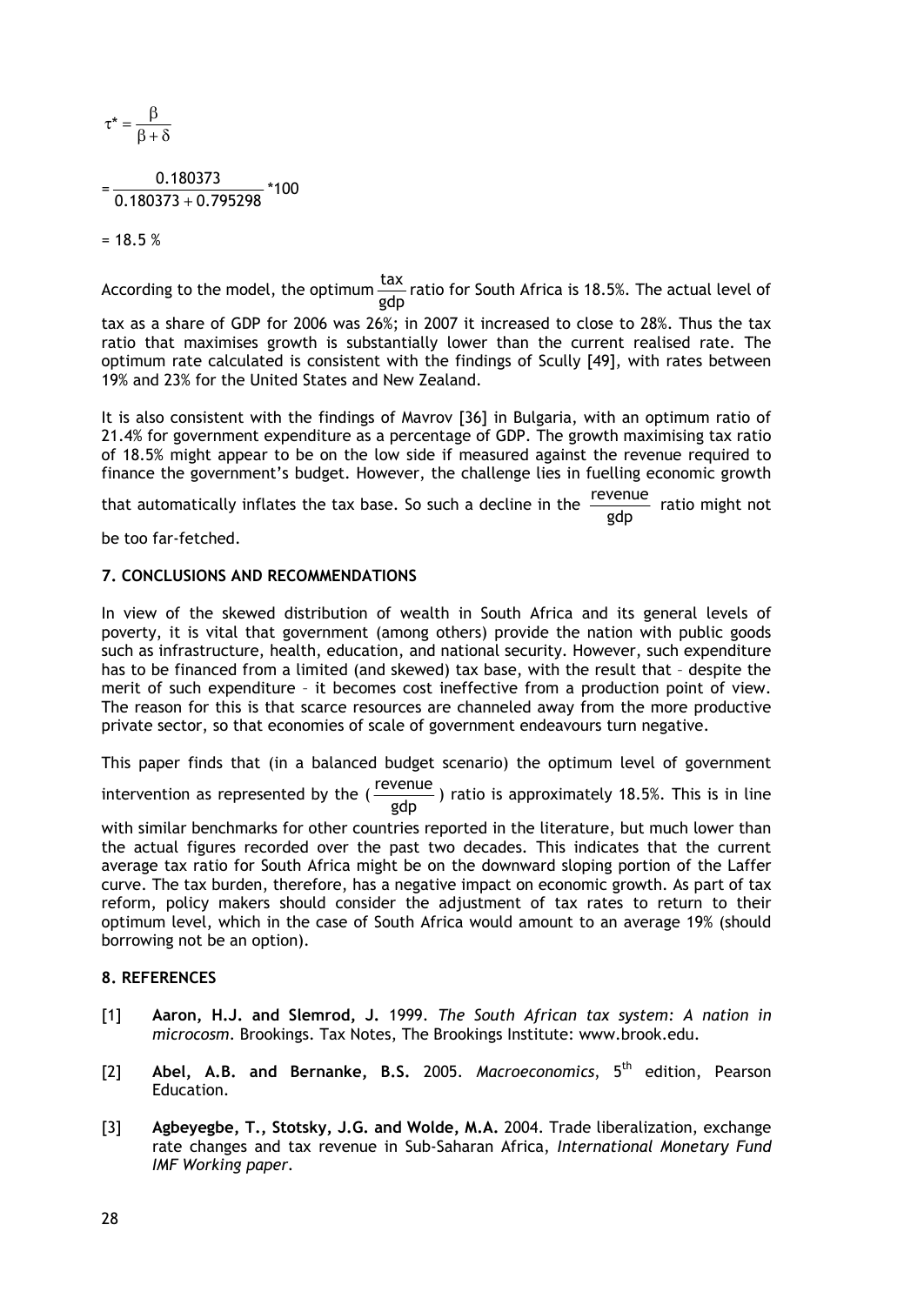- [4] **Barro, R.J.** 1990. Government spending in a simple model of endogenous growth, *Journal of Political Economy,* 98, pp 103-125.
- [5] **Barro, R.J. and Sala-I-Martin, X.** 1992. Public finance in models of economic growth, *The Review of Economic Studies*, 59, pp 645-661.
- [6] **Bergoeing, R., Kehoe, T. J. and Soto. R.** 2002. A decade lost and found: Mexico and Chile in the 1980s, *Review of Economic Dynamics*, 5, pp 166-205.
- [7] **Black, P.A., Calitz, E., and Steenkamp, T.J.** 2006. *Public economics for South African students*, 2nd edition, Oxford University Press.
- [8] **Boadway, R., Bruce, N. and Mintz, J.** 1984. Taxation, inflation and the effective marginal tax rate on capital in Canada, *The Canadian Journal of Economics,* 17(1), pp 62-79.
- [9] **Brue, S.L.** 2000. *The evolution of economic thought,* 6th edition, Thompson South West.
- [10] **Budget Review.** 2008. Pretoria, Department of Finance.
- [11] **Budget Review**. 2007. Pretoria, Department of Finance.
- [12] **Budget Review**. 2006. Pretoria, Department of Finance.
- [13] **Budget Review**. 2002. Pretoria, Department of Finance.
- [14] **Caragata, P.J.** 1998. From welfare state to optimal size of government: A paradigm shift for public policy, *Agenda*, 5(3), pp 277-287.
- [15] **Chao, J.C.P. and Grubel, H.** 1998. *Optimal levels of spending and taxation in Canada. How to use the fiscal surplus*. Vancouver: Fraser Institute.
- [16] **Clemens, J. and Veldhuis, N**. 2002. *Size of government*. Studies in economic prosperity 1. Vancouver: The Fraser Institute.
- [17] **Devarajan, S., Swaroop, V. and Zou, H.** 1996. *The composition of public expenditure and economic growth*. Research Department, The World Bank, Washington, DC 20433, USA.
- [18] **Dickey, D.A. and Fuller, W.A.** 1981. Likelihood ratio statistics for autoregressive time series with a unit root, *Econometrica*, 49(4), pp 1057-1072.
- [19] **Engle, R.F. and Granger C.W.J.** 1987. Co-integration and error correction: Representation, estimation, and testing, *Econometrica*, 55(2), pp 251-276.
- [20] **EViews 6 User's Guide II**. 2007. United States of America: Quantitative Micro Software, LLC.
- [21] **Fan, J. and Marron, J.S.** 1994. Fast implementations of nonparametric curve estimators, *Journal of Computational and Graphical Statistic*, 3(1), pp 35-56.
- [22] **Fatas, A. and Mihiv, I.** 2000. Government size and automatic stabilizers: International and intranational evidence, *Journal of International Economics*, 55, pp 3-28.
- [23] **Feldstein, M.** 2006. The effect of taxes on efficiency and growth, *National Bureau of Economic Research Working Paper No. 12201*.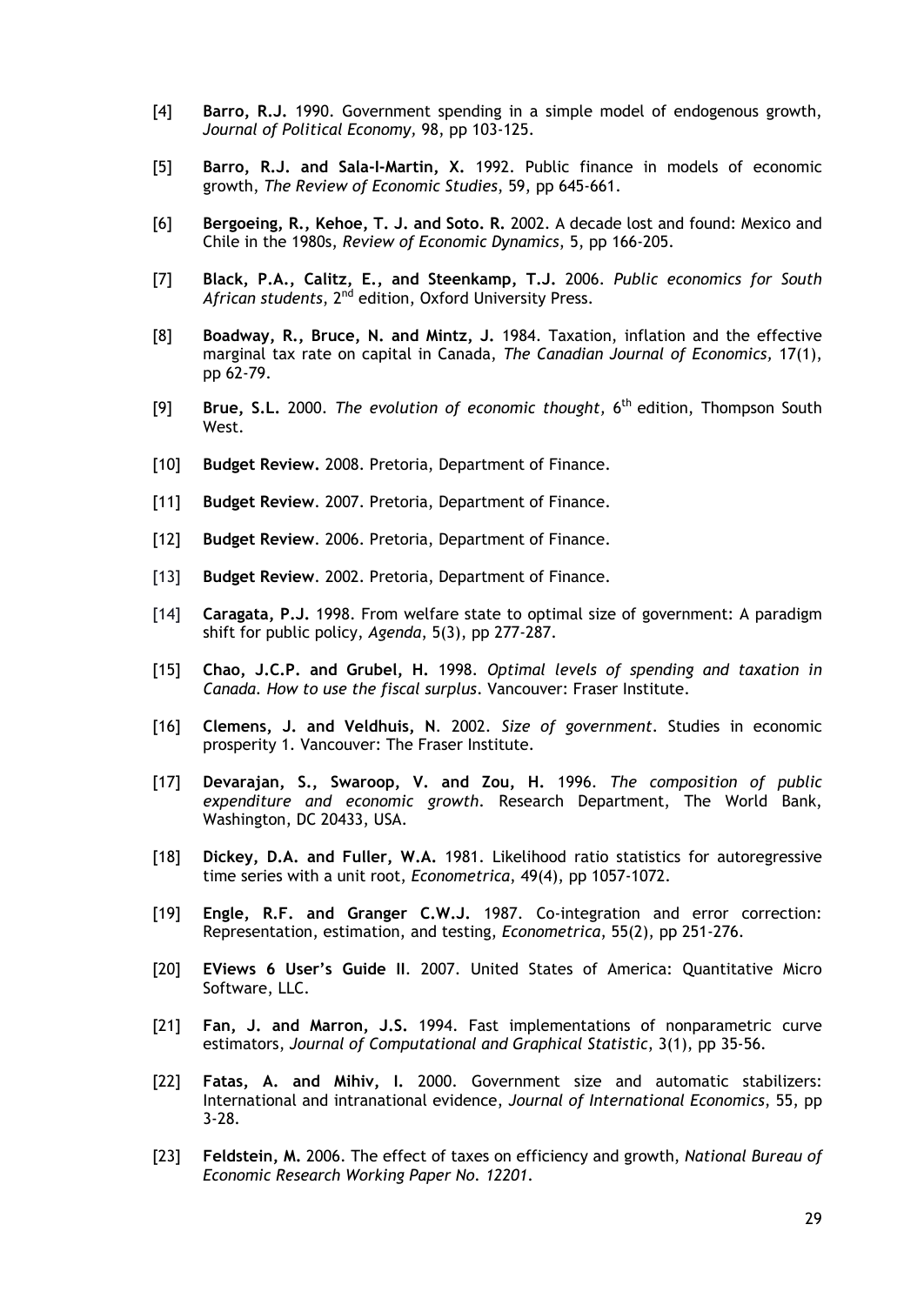- [24] **Harris, R.I.D.** 1995. *Using cointegration analysis in econometric modelling*, Prentice Hall.
- [25] **Hayfield, T. and Racine J.S.** 2008. Nonparametric econometrics: The np package*, Journal of Statistical Software,* 27(5), URL http://jstatsoft.org/v27/i05/.
- [26] **Hood, R., Husband, D. and Yu, F.** 2002. Recurrent expenditure requirements of capital projects: Estimation for budget purposes, *The World Bank. Policy Research Working Paper No. WPS2938.*
- [27] **Katz Commission**. 1999. *Interim reports of the Katz Commission into certain aspects of the tax structure of South Africa*, Government Printer, Pretoria.
- [28] **Kennedy, P.E.** 2000. On measuring the growth-maximizing tax rate, *Pacific Review,* 5(1), pp 89-91.
- [29] **Koch, S. F., Schoeman, N.J. and Tonder, J.J.** 2005. Economic growth and the structure of taxes in South Africa: 1960-2002. *The South African Journal of Economics*, 73(2), pp 190-210.
- [30] **Laffer, A.** 2004. The Laffer curve: Past, present and future, *Executive Summary Backgrounder*.
- [31] **Li, Q. and Racine, J.S.** 2007. *Nonparametric econometrics*, Princeton University Press, pp 26-29.
- [32] **Mackness, W.** 1999. Fraser Institute study makes the case for smaller more efficient government, The Fraser Institute, *The Fraser Forum Online*.
- [33] **MacKinnon, J.G.** 1991. *Critical values for cointegration tests. In long run economic relationships*, London, Oxford University Press, pp 267-276.
- [34] **Manual, T.A.** 2002*. The South African tax reform experience since 1994*, Annual Conference of The International Bar Association. National Treasury, Communications and Media, Speeches.
- [35] **Margo Commision.** 1987. *Report of the Commission of Inquiry into the tax structure of the Republic of South* (Chairman: C.S. Margo). RP34/1987, Pretoria: Government Printer.
- [36] **Mavrov, H.** 2007. The size of government expenditure and the rate of economic growth in Bulgaria, *Journal of Economic Alternatives,* Issue 1EN/2007.
- [37] **Mirrlees, J.A**. 1971. An exploration in the theory of optimum income taxation*, Review of Economic Studies*, Blackwell Publishing, 38 (April), pp 175-208.
- [38] **Mitchell, D.J.** 1996. How to measure the revenue impact of changes in tax rates. *The Heritage Foundation. Backgrounder number 1090*.
- [39] **Mitchell, D.J**. 2001. Lowering marginal tax rates: The key to pro-growth tax relief. *The Heritage Foundation, Backgrounder number 1443.*
- [40] **OECD.** 2003. *African economic outlook*, African Economic Outlook Report.
- [41] **Pevcin, P.** 2004. *Does optimal size of government spending exist?,* University of Ljubljana, European Group of Public Administration, Study Group on Public Finance and Management.